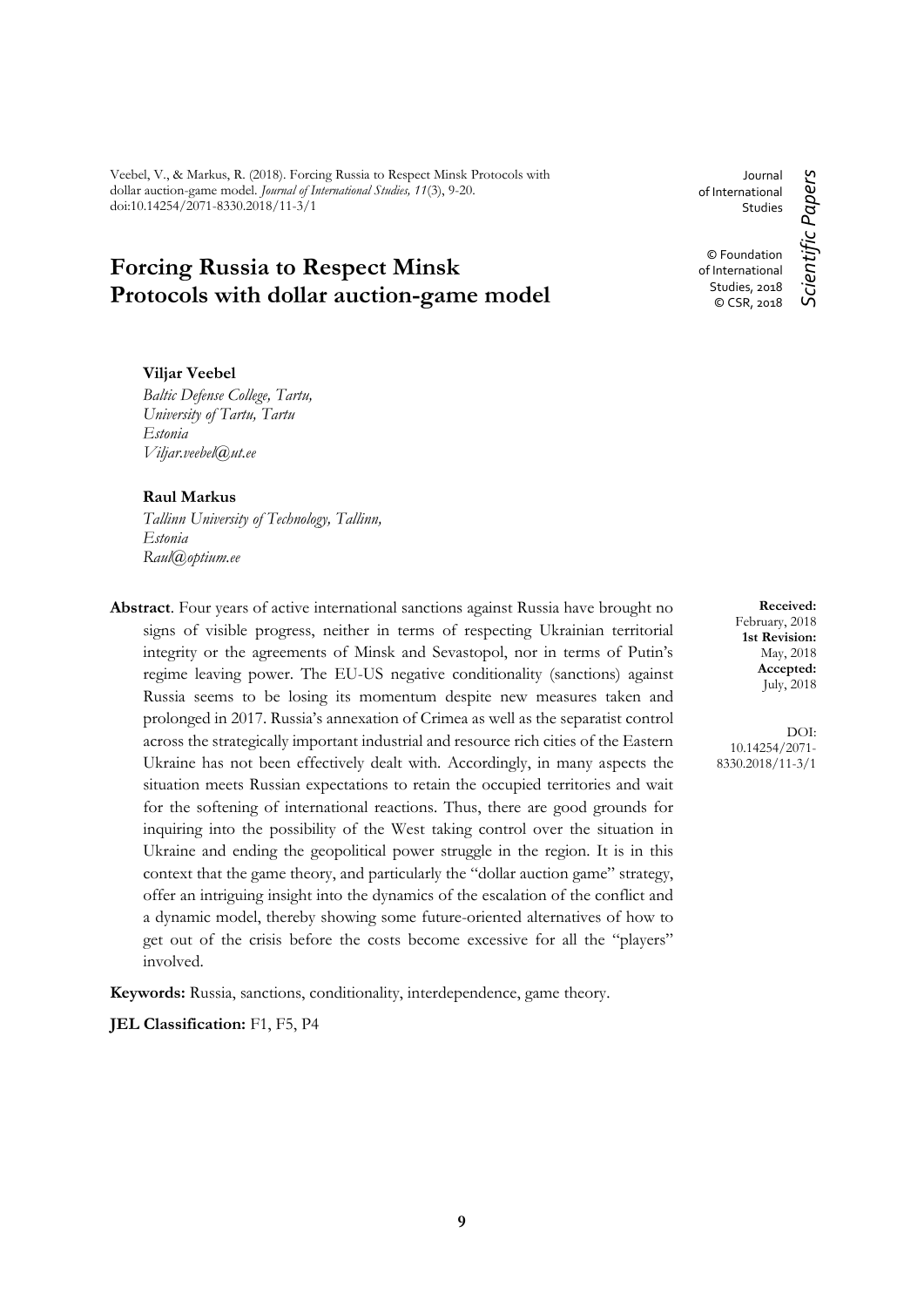### **1. INTRODUCTION**

Four years ago, the international community imposed their sanctions on Russia. Yet, there are no visible signs of progress towards a comprehensive settlement of the Russian-Ukrainian conflict, be it in terms of restoration of the territorial integrity of Ukraine, full implementation of the Minsk agreements, or indeed the resignation of (at least some of) the political elite in Russia. No credible solutions have been tabled since the crisis escalated: Russia's annexation of Crimea as well as the separatist control across the strategically important industrial and resource rich cities of Eastern Ukraine has not been effectively dealt with. On the contrary, political and economic pressure on Russia has decreased over time. Even when sanctions are prolonged both by the European Union and the US, the economic situation in Russia is slowly stabilizing after the turbulence in 2015-2016: the economy has contracted at a slower pace from the fourth quarter of 2015 on (The Statistics Portal, 2017), the inflation rate has dropped from 15-16 percent in the second half of 2015 to 2,5 percent in the end of 2017 and the exchange rate of Russian ruble has strengthened from spring 2016 on (Bloomberg Markets, 2016). According to the estimates of the IMF the growth should resume in 2018 and 2019 (IMF, 2016), especially when the prices of oil and gas are growing. Thus, since 2017 Russian economy is showing some signs of adopting to a "new normality", supported by high oil prices and the Asian markets.

It is abundantly clear that the measures taken so far by the Western allies have proved inefficient for achieving the desired effect. Russia will not change its behavior should the West continue to use its existing "toolbox" in the current way (including targeted sanctions) and especially when there is a hope that the sanctions might end in 2018-2019. Hesitation to strengthen the sanctions and the support of Germany and France in particular would be interpreted by Russian political elite as a strategic victory over the West and be exploited locally in a "rally-around-the flag" process to consolidate support to the regime and even further boost nationalist sentiments in Russia. Thus, there are good grounds for inquiring into the possibility of the West taking control and showing initiative over the situation in Ukraine and ending the geopolitical power struggle in the region.

The current study aims not only at analysing the sustainability prospects for each side to survive the effects of conflict and sanctions, but attempts to map and analyse the Russian-Ukrainian conflict in the light of the game theory strategies so that to suggest measures which could be used to stabilize the situation in Ukraine. Additionally, this study aims to deliver new insights into the discussion by exploring the possibilities and thereby making suggestions of how the conflict could be potentially resolved using game theory tools. Thus, the game theory models that best describe the policy choices of the parties to the conflict will be discussed and analysed in the context of strategic interests of the players. More precisely, the study describes "gains" and "losses" of both parties to the conflict, identifies the time horizon of the conflict resolution and makes some suggestions on further measures which should be used to resolve this conflict.

Methodologically speaking, the current article will test the benefits of evaluation and forecasting of the game theory models when adapted to the current circumstances of the EU-Russia sanction standoff. The authors combine qualitative approach with a quantitative analysis of the main macroeconomic indicators for Ukraine and Russia. As regards the contribution of the current study to the debate, the article provides new insights to the discussion by making suggestions of how this conflict could be potentially resolved using appropriate game theory tools.

As the authors see it, earlier studies on this topic such as (Cowen, 2014) and (Ericson and Zeager, 2015) rather focus on the most likely scenario during the conflict, but not on the measures which may contribute to the resolution of the conflict.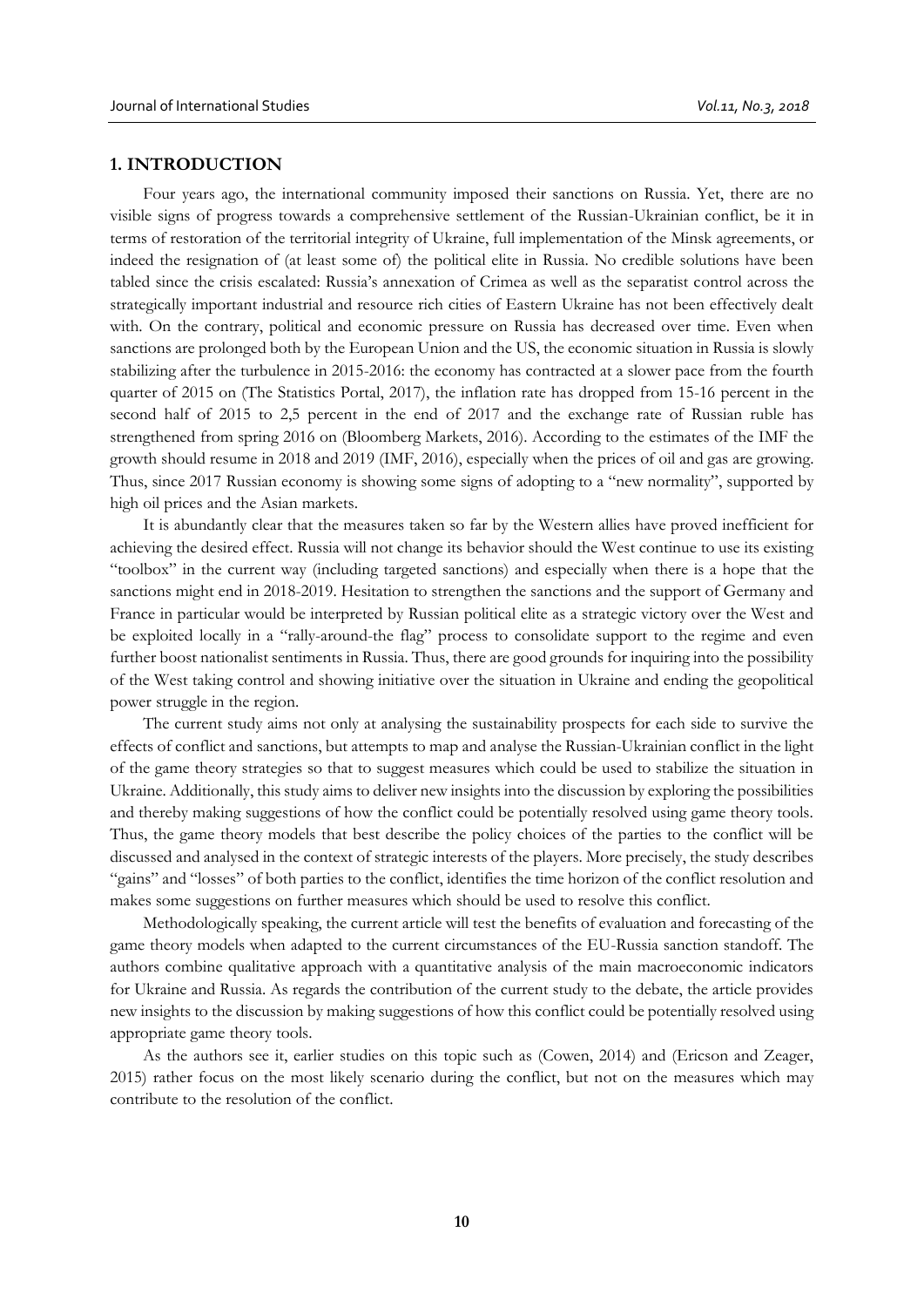# **2. THE "SANCTIONING WAR" IN THE FRAMEWORK OF GAME THEORY AND STRATEGIC THINKING**

In theory, the outcome of mutual sanctions or sanctions answered with countermeasures imposed during the current Ukrainian-Russian conflict could be associated with strategic behaviour and game theory scenarios. In the respective academic debates sanctions as a form of negative conditionality have mostly been associated with the linear "more pain, more gain" logic or the balance between what a country has to gain from its behavior and what it loses from restrictive measures imposed by other countries. However, both of these approaches are relatively useless in the current situation because the West has avoided putting serious economic pressure on Russia, and the returns and costs associated with the conflict are, neither for Russia nor the West, limited solely to financial returns and costs. What's more, the current situation does not correspond to the traditional logic of bargaining theories where the highest bidder wins, the second one keeps its money and the bids end when the expected real value of the "prize" is reached. Hence, the current conflict should be analyzed in a wider context, applying dynamic game theory models on bargaining between nations. While the game theory also has its limits in explaining the logic of international negotiations, it nevertheless contributes to a better understanding of non-cooperative behavior and conflict escalations between countries or nations.

In the dollar auction game, there are two "bidders" interested in the "prize" which is one dollar. Both players make bids and the highest bidder wins the prize. However, the second highest bidder has to also pay whatever the second highest bid was without getting a prize. What makes the dollar auction game particularly interesting is that there is no neat game theory solution like in the prisoners' dilemma or chicken game. In this sense, the model illustrates a paradoxical situation in which even under complete information leading to rational choices participants nonetheless make ultimately irrational choices. In theory, the critical trespass for the auctioneer is met when one of the players bids 55 cents. As the sum of the two highest bids surpasses one dollar, the auctioneer will receive a profit. The critical zone for the bidders arrives when one player has bid one dollar. Curiously, whereas beyond this point both players will ultimately be losing, they are still motivated to raise the bid. Otherwise they lose money with certainty and indeed become the loser. In practice, the game could lead to completely irrational bids in total amounting to three and five dollars for a one dollar bill (Shubik, 1971, p. 110).

When considering potential game strategies, the most rational behaviour would be if both players do not make any bids in a dollar auction. However, from the perspective of the game theory, this strategy does not represent the equilibrium of the game due to the dynamic nature of the model. More specifically, assuming the second player knows the first player has no intention of making a bid, the second player would still make a bid to win the game. Other reasonable strategies would be to make a binding agreement between both players to bid low and split the prize later, or make it clear to the opponent the player is intending to bid to a maximum amount until their opponent quits the auction (O´Neill 1986, pp. 33-50). In this regard, cooperation, deterrence or even a combination of these two strategies could come into consideration as rational choices to win the "prize". Even quitting the auction first and losing the prize could be considered as a rational strategy in situations where cooperation is impossible and the opponent continues with irrational and aggressive bids. Whilst the second highest bidder makes losses by quitting, it still allows the player to avoid higher losses in the future due to the escalation of the game.

Game theory models, including dollar auctions are often applied in various fields, from economic relations to diplomacy. For example, an overview of game theory models applied in studies of international relations and security and defence studies is presented by Correa (2001). Similarly to the above-mentioned strategies, in studies of international relations, the choices of players vary from cooperation to confrontation. For example, some authors have argued the conflict should not lead to conflict escalation (O´Neill, 1986, pp. 33-50), whereas others are convinced that "once the contest has been joined, the end will be a disaster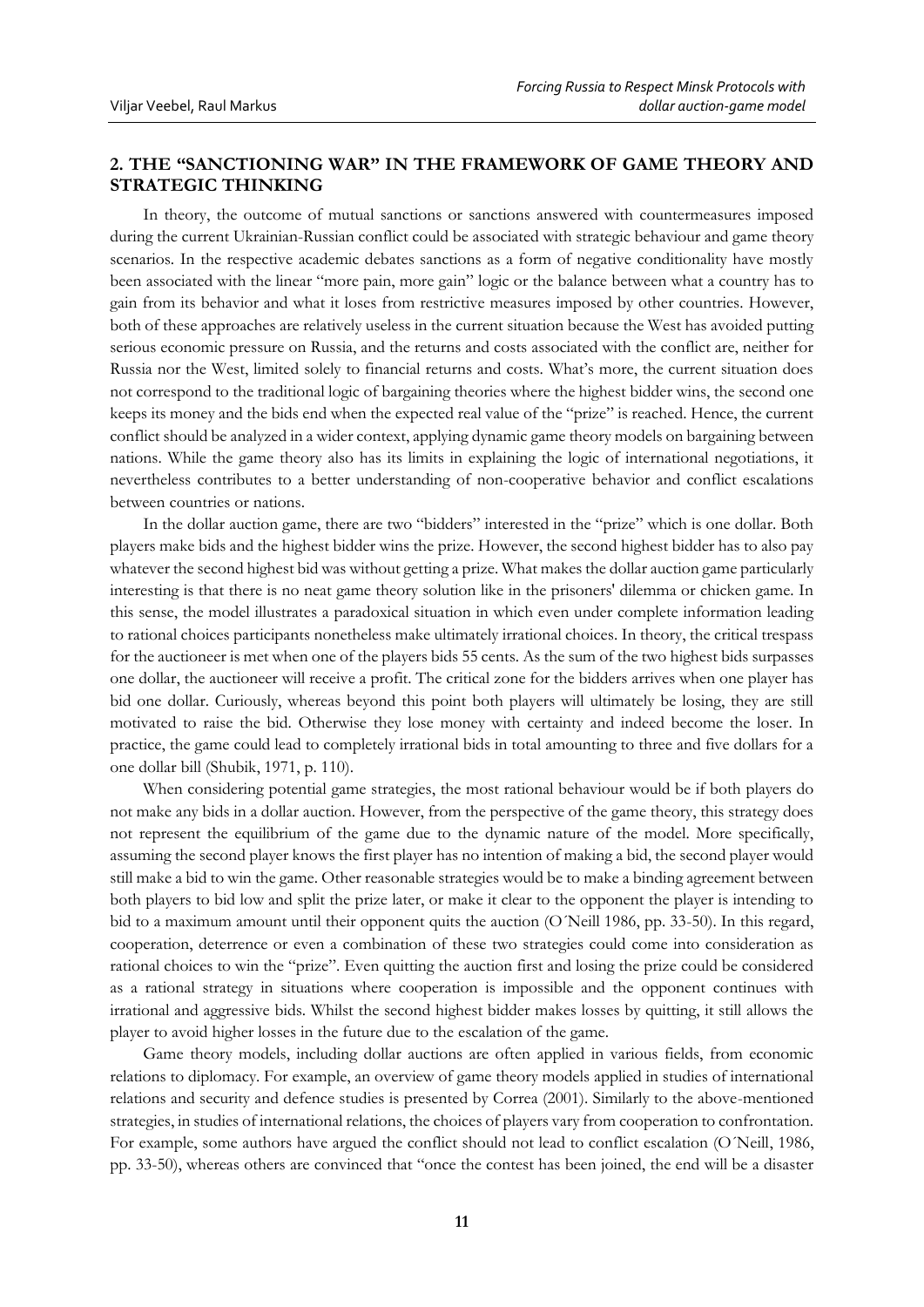to both" (Shubik, 1971). As stipulated by Shubik (1971, 111), "there is no neat game theoretic solution to apply to the dynamics of the Dollar Auctions, or to the escalation between two nations *in abstracto"*. In a particular context, Poundstone (1992, 1) has suggested that the problem might stem from the difficulties in drawing a line between a rational bid and an irrational one. Moreover, under certain circumstances the balance between cooperation and conflict is possible (the so-called mixed-motive game), after bargaining has reached a stage where each player is locked in place by the other player's demands.

However, it should be noted that researchers of international relations have been somewhat hesitant in using parlor game models to explain conflict escalations between nations. This is mainly because communication conditions are arguably different in theoretical parlor game models and in practical conflictresolution between countries. For the latter, there is a possibility to carry out negotiations by fiduciaries, to collect information on the intentions of opponents at any time and to make decisions with large time-lags (Shubik, 1971).

To sum it up, it is most likely that an aggressive and irrational player determines both the dynamics and the outcome of the game and wins the "prize" by forcing their opponent to run out of resources or lose the motivation to carry on. Citing John Kay (2011), "the smaller loser is the person who sticks out longest. That is not usually the rational player" (Kay 2011). The question of how long the player is interested in continuing the game depends not only on the available resources but also their current position (i.e. whether the player has already achieved its objectives or sees a realistic chance to achieve them) and communication (i.e. whether the player succeeds in communicating with the opponent about their intention to keep bidding until the opponent quits the game). If the player has already achieved its aims and has an aggressive bidding record, it is unlikely that the bidder will take a step backwards and consider quitting the game. A salient role in the game can be played by the path-dependence factor: the more the bids rise and distance from the actual value of an auction object, the more the bidders are depending from the already taken costs than from the actual measurable value of an auction object.

Thus, if the choice is between losing everything or raising the bid, irrational choices are likely to be expected. The same logic applies to the abovementioned chicken game model in a situation if one of the players with less negotiating power is still strongly motivated to "drive straight forward", whereas the more influential player is less motivated to win. The rational choice would be to cooperate and to find a solution which partially satisfies both parties of the conflict. However, in practice the non-cooperative behaviour which follows the dollar auction model is highly likely under these circumstances. However, what makes it difficult to choose between quitting and bidding is the changing nature of the players' motives as the dollar auction game proceeds (Shubik 1971). At the start of the auction bidders are motivated by a desire to participate, to "have fun", to gain an easy return or to maximize on it. As the game (or the conflict) escalates, bidders' motivations change again, focusing on a minimization of their losses and, if possible, maximization of the opponent's losses. Later on, the aim of the bidders changes again focusing on preserving one's own identity (by "saving face") or destroying their opponent.

### **3. THE SANCTIONS AND COUNTERMEASURES OF OPPOSING SIDES**

The political tensions between Russia and Ukraine in 2013 have culminated in the violation of territorial integrity of Ukraine and the annexation of Crimea in March 2014 and military conflicts in the eastern part of Ukraine forced by Russia from 2014 on. To force the conflict towards a peaceful solution, the EU and its partners have decided in March 2014 to use targeted sanctions to put pressure on Russia. The scope of individuals and entities subject to the Western sanctions has been widened in April (Council of the European Union, 2014a), May (Council of the European Union, 2014b and Council of the European Union, 2014c) and July (Council of the European Union, 2014d and Council of the European Union, 2014e) 2014. Russia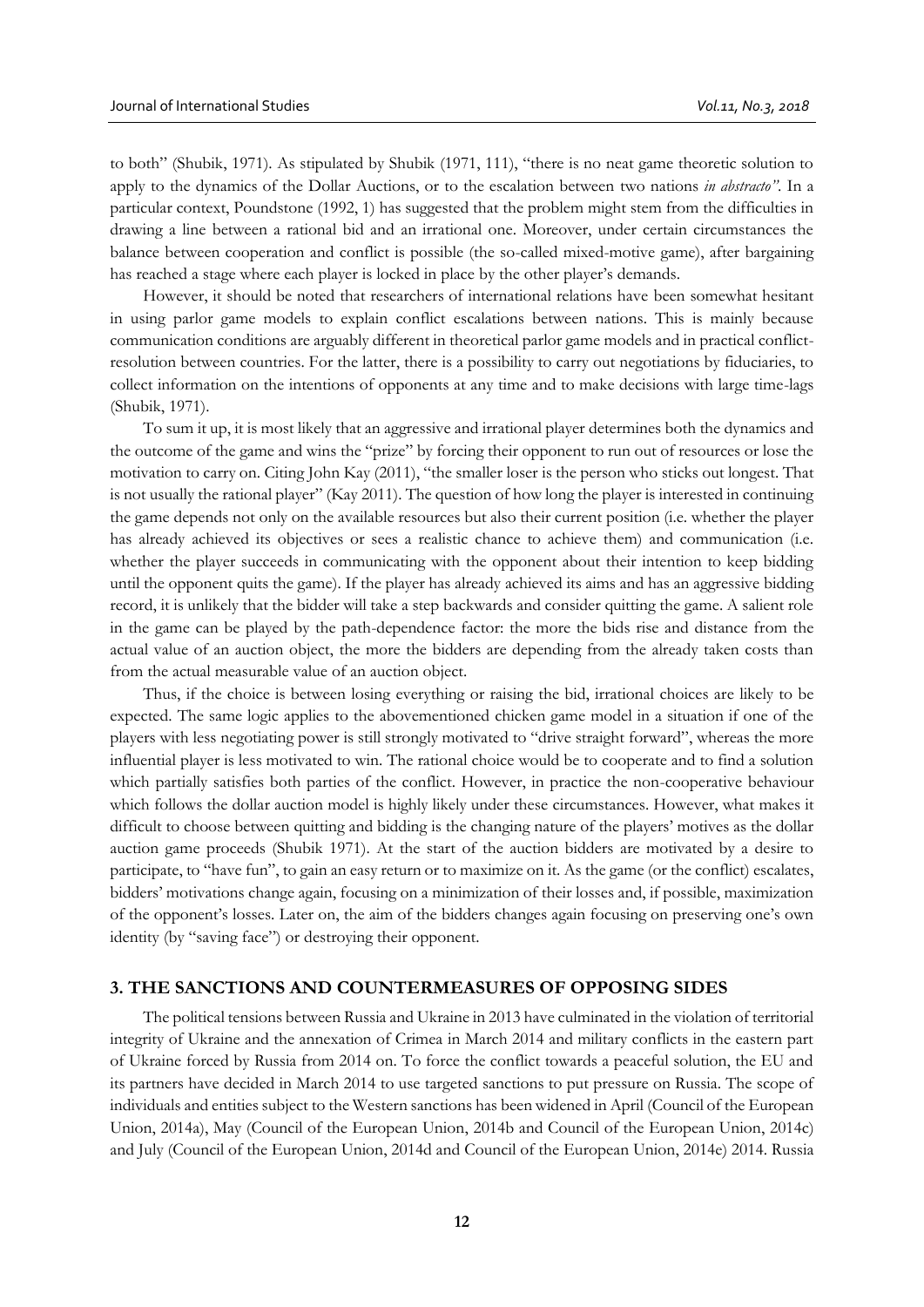responded with introducing retaliatory measures against high-ranked officials of the EU in March 2014. On 30 July 2014, the EU announced new sector-specific sanctions against Russian military industry and its financial and energy sector (Council of the European Union, 2014f), which restricted country's access to the international capital markets and placed an embargo on trade of arms and sector-related materials and technologies. As a countermeasure, on 6<sup>th</sup> August 2014 the Russian president Vladimir Putin signed a decree "On the use of specific economic measures", which mandated an one-year embargo on the large number of agricultural products from the Western countries (Government of Russia, 2014a and Government of Russia, 2014b). In September 2014, the leaders of the EU and the US have agreed on additional sanctions, forbidding state-controlled Russian oil and defence companies from raising money in the European capital markets and cutting off foreign investments (Council of the European Union, 2014g). Further additions to the list of persons, organizations and companies under sanctions have been made in November 2014 (Council of the European Union, 2014h and Council of the European Union, 2014i). On 22 June 2015, the EU Council extended economic sanctions against Russia until 31 January 2016. On 13 March 2017, the Council prolonged the restrictive measures over actions undermining or threatening the territorial integrity, sovereignty and independence of Ukraine for a further six months, until 15 September 2017. Despite Russian efforts to lift the sanctions the Council decided on 21st of December 2017 to prolong the sanctions against Russia until 31. July 2018 (Council of the European Union, 2018). The measures consist of asset freezes and travel bans. The list was reviewed and the Council removed two deceased persons from the list of persons and entities subject to these restrictive measures, which now apply to 150 persons and 37 entities (Council of the European Union, 2017).

This decision followed the agreement reached at the European Council in March 2015 that the sanctions against Russia should be directly linked to the complete implementation of the Minsk agreements (Council of the European Union, 2015b). The Council of the European Union also stressed that the EU remains ready to reverse its decisions and re-engage with Russia when the country starts to contribute to the solution of the Ukrainian crisis actively and without any ambiguities. Russia responded with additional sanctions in 24 June 2015 and with additional legal and economic measures to integrate Crimea on 15<sup>th</sup> July 2015 (President of Russia, 2015). In July 2015, both the leaders of the European Union and the US have agreed on additional sector-specific sanctions against Russia (Council of the European Union, 2015c). The European Union has additionally used the normative power concept to call Russia to cooperation and a responsible behaviour in regions which should benefit all the stakeholders. However, Russian leadership has showed very low interest to meet the EU expatiations and follow the proposed norms (Veebel 2018b). In terms of expected policy change and criteria the sides have been less precise. The EU and its allies have stressed the importance to fulfil Sevastopol and Minsk treaties and respect Ukrainian territorial integrity, while Russia has stressed that countermeasures are there because of anti-Russian sanctions and can be ended when the sanctions are lifted. While the sanctions have had changing aims especially from the EU side, the current study evaluates the success based on three scenarios. First, the western sanctions can be rated effective when Russia will respect Minsk and Sevastopol treaties, will withdraw from East-Ukrainian territories and will respect the Ukrainian territorial integrity. Russian approach can be rated successful both in cases when Crimea and Eastern Ukraine will not be returned under Ukrainian governance or when the Ukrainian economy will completely collapse by causing public riots and political instability. Accordingly, when Ukraine and the EU need for success an actual change in terms of territorial integrity, Russia can also be satisfied with the existing status quo (Veebel & Markus, 2015).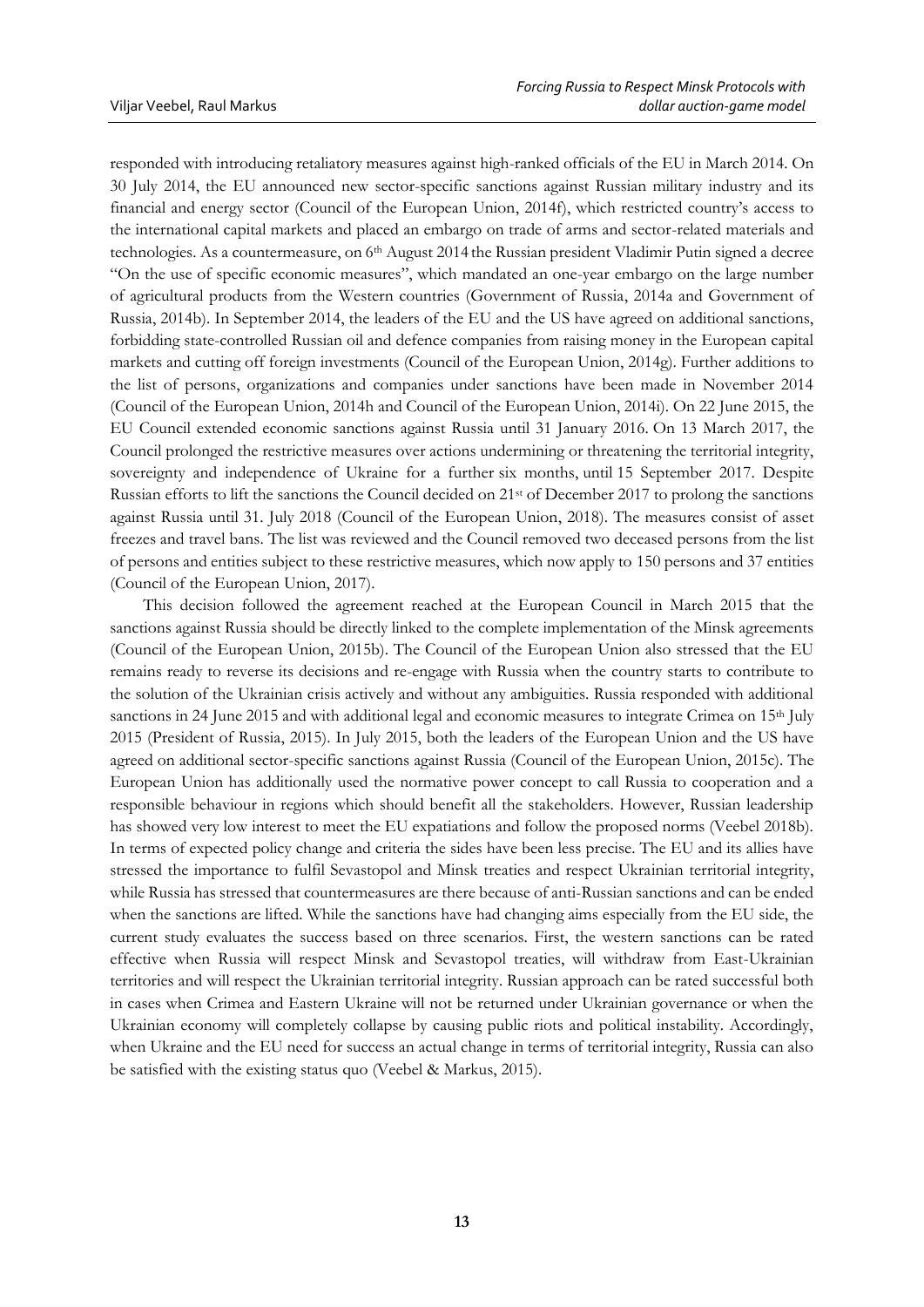# **4. APPLICABILITY OF THE DOLLAR AUCTION GAME FOR THE RUSSIAN-UKRAINIAN CONFLICT**

Since the interplay of reciprocal sanctions can be associated with strategic behaviour, this paper assumes that in order to understand sanctioning wars the game theory could be summoned to help. As mentioned in theoretical part, there are many similarities between the dollar auction game and the current conflict and sanctioning war between Russia, the EU and its allies. There are at least two bidders who have bid against each other (Russia and the Western coalition); there is an object which can be described as a "prize" (Ukraine); both bidders are interested in winning the prize (i.e. both parties in the conflict have made "bids" and imposed sanctions to put pressure on the opponent to force it to withdraw from the conflict); only one of the bidders can win the prize (consider Russia's ambitions in the region; Ukraine cannot remain divided between Russia's and the EU's sphere of influence in the long term); and finally, both parties to the conflict fully pay for everything which means the second bidder will lose everything that has been put on the table but will not receive the prize (resources that were spent during the Ukrainian conflict will not be "compensated").

Thus, basic conditions of the dollar auction game are met in the case of the Russian-Ukrainian conflict. Both Russia and the Western allies are "bidding" for Ukraine and a cooperative solution is most unlikely. Both parties to the conflict have already made "losses" to stay in the game and these losses (similarly to potential costs that will be made in the future) will not be compensated (Veebel & Markus, 2016a).

However, the application of the parlor game models in explaining the conflict escalation between nations should, as mentioned earlier, be treated with caution. Indeed, this is also partially true in the Russian-Ukrainian conflict, given the Western world has not fully suspended diplomatic relations with Russia (Van Ham 2015, p.4), leaving the platform open for communication and signaling. However, the estrangement of relations between these former "strategic partners" (which became evident in the early 2010s following President Vladimir Putin's suggested revision of Russia's foreign policy and revealed an ambition to establish the Eurasian Union) has weakened mutual incentives to cooperate and negotiate. At the beginning of the Russian-Ukrainian conflict, political contact with Russia was interrupted for a short time, when bilateral negotiations with Russia on visa matters were cancelled, the New Agreement between the EU and Russia and the negotiations over Russia's OECD membership were suspended and the G-7 meeting was held in Brussels instead of the G-8 meeting in Sochi (Veebel & Markus 2016b, p.134). In this sense there are reasonable grounds for analyzing the escalation of the conflict in Ukraine on the basis of this theoretical framework. In addition, both parties to the conflict had to make decisions to impose or extend sanctions in a relatively limited time frame, leaving little room for negotiations or discussions. In this light, the current Russian-Ukrainian conflict in many ways resembles the opposed game theory model.

### **5. ACHIEVING IMPACT IN THE RUSSIAN-UKRANIAN CONFLICT**

Following the logic of dollar auction, the game is dominated by a bidder who makes highest bids, has an aggressive bidding record and is clearly determined to win the "prize". Considering that the final outcome of the game is determined by resources, positions and communication, the EU and its allies should actively intervene in the conflict, harm Russia´s bargaining position and push Russia to run out of resources or the motivation to achieve its aims in due course forcing them to withdraw from the conflict in Ukraine. Alas, hitherto the West has not taken the initiative in the Russian-Ukrainian conflict. This concerns both the evaluation of the conflict and measures implemented. Instead of asking of how to resolve the current conflict, the focus of the West has been on the question why things are as they are. Hence, the current situation is mostly assessed on the basis of historical or cultural aspects, or theories of international relations or geopolitical models, instead of analyzing the key elements and dynamics of the conflict itself.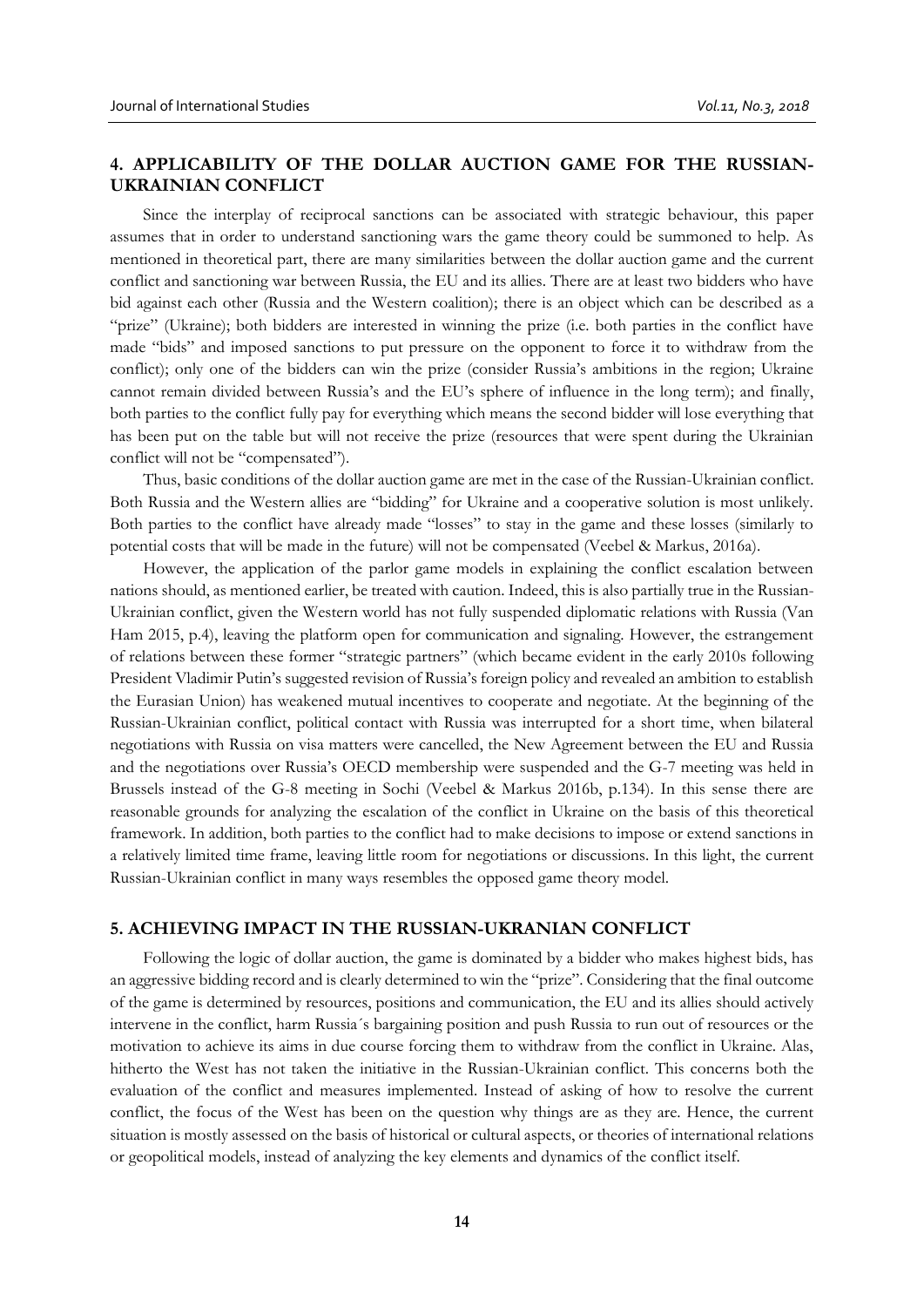While the benefit of understanding the situation cannot be denied, without understanding the dynamics of the crisis and knowing the critical limits of the opponent it is difficult to design an efficient, pro-active strategy to resolve the conflict. Therefore clear understanding is needed about the motives of the "players" (i.e. what they seek to achieve) and the value of the "bid" (i.e. what they can afford to lose) to change the current situation. However, what makes assessing the motives of opponents complicated in the Russian-Ukrainian conflict is that one needs to understand first who the "bidders" are, and only then can we analyze their motivation to either exert further force in, or to withdraw from, the conflict. As for Russia, is it the Russian political and economic elite controlled by President Putin or the Russian people who should at some point in time lose motivation? Or which key "players" at an EU level should lose motivation when extending sanctions: the European Commission, the Council, Member States, their governments, or somebody else? Furthermore, some EU Member States such as Greece or Cyprus could run out of motivation fairly easily, whilst others such as the Baltic countries could run out of finances but not motivation (Veebel & Markus, 2016b).

Russian political elite on the one hand, and the EU´s foreign policy chief and the head of the European Council together with political leaders of Germany and France, and indeed with the USA, on the other, have a key role to play in determining the outcome of the conflict. These persons or groups have sufficient political power to influence either public opinion and attitudes in Russia or the decision-making process in the EU. So far, the former has actively or even aggressively intervened in the conflict, while the latter have remained largely passive and have sent mixed signals. However, there is a realistic chance that political relations between the EU and Russia, together with the Union´s role in the Russian-Ukrainian conflict will be revised in the nearest future, particularly in light of the forthcoming revision of the EU´s strategy on Russia. Considering the recent re-escalation of military tensions in Ukraine and the forthcoming discussion on the EU´s strategy on Russia, there is every reason to discuss both the ambitions and the limits of the opponents with the aim to understand how the West could take control of the situation in Ukraine.

The dynamic of the motives of the EU and its allies in the Russian-Ukrainian conflict are in line with the theoretical model of how the motives of the "players" are bound to change during the game. At the start of the conflict in spring 2014, the aim of the EU was to influence the situation in Ukraine (i.e. to take part in conflict resolution). This assessment is borne out by the fact that the first-round sanctions constituted of relatively weak measures without specific aims, as only later the extension of sanctions was linked to compliance with the Minsk agreements. However, after the conflict had reached alarming proportions by summer 2014, the motivation of the EU changed from mere "participation" to the goal of increasing the economic costs of the conflict for Russia while decreasing the costs for Ukraine. The following steps taken by the EU, particularly from 2016 on, clearly refer to the Union's ambition to preserve its identity as the major guarantor of peace and stability in Europe (Veebel 2018). This motive came to replace the older one of maximizing Russia's losses. From the EU's perspective, the increasing influence of Russia in the region would directly imply a failure of the European Neighborhood Policy and its numerous partnership initiatives.

At the same time, Russia's motives differ significantly from the theoretical model of the dollar auction game. Since the beginning of the conflict in 2014 up till now, Russia's "hidden" agenda consists most likely in gaining easy returns while keeping costs for the opponents (particularly Ukraine) as high as possible, despite mutual losses caused by Russia's countersanctions. This would help Russia to force Ukraine to withdraw from the conflict, i.e. to leave some districts in Eastern Ukraine under the control of Russianbacked separatists and to accept the annexation of Crimea by the Russian Federation. Considering both the relative size of the economy of the EU and its allies and the fact that Russia has avoided imposing sanctions in the energy sector, it is unlikely Russia has ever seriously considered maximizing economic losses for the EU at any cost. The fact that Russia has despite obvious evidence denied its participation in recent regional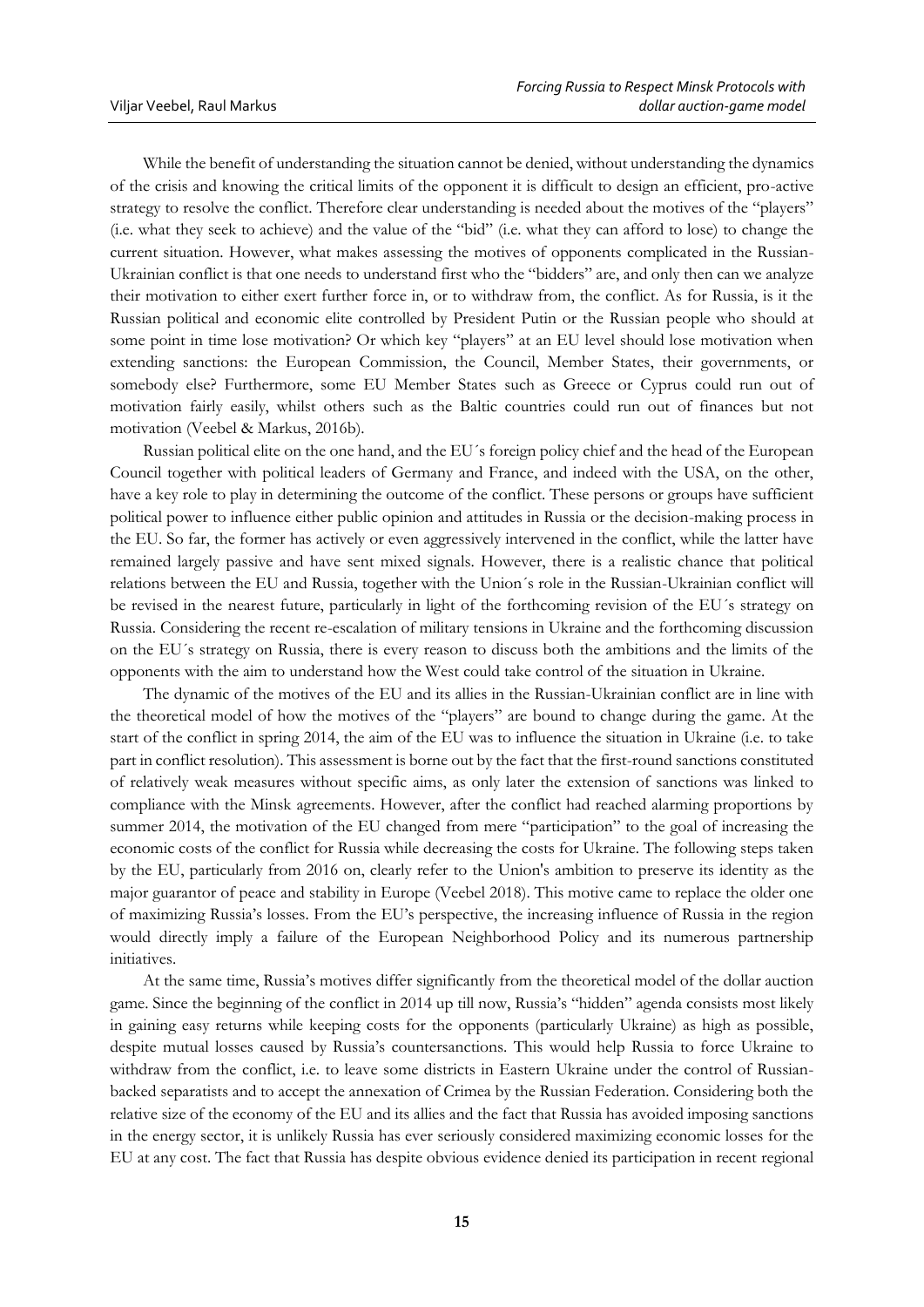conflicts, such as denying shooting down a drone over Abkhazia in April 2008, sending troops to Abkhazia under the guise of railway workers in May 2008, denying their participation in the military conflicts in East Ukraine in 2014-2015 and suggesting that Russian soldiers and military hardware in Ukraine are volunteers, clearly proves Russia has no great motivation to "save face" and remain a credible partner in the international arena. At the same time, the most recent steps taken by the country in the Middle East region as well as in eastern part of Ukraine and Crimea indicate Russia is well aware of the shaky position of the EU in promoting peace in target regions of the EU neighborhood policy (Veebel, Kulu and Tartes 2014).

To sum up, at this stage of the conflict Russia is primarily interested in keeping the costs of the conflict as high as possible for Ukraine, to force Ukraine out of the game first, even when doing harm to itself and its international reputation. The coalition of the EU and the US is foremost interested in saving their reputation and keeping the losses as low as possible, but nevertheless not "losing" Ukraine to Russia. Whereas Russia is clearly aware of the Achilles heel of (especially) the EU and does everything to undermine its reputation, the EU seems to stay rather undecided about which strategy it should use. This could be seen in the recent proposals of several EU Member States of easing the sanctions imposed on Russia. However, drawing on the game theory, this automatically confers an advantage to Russia. Therefore, knowing that unpredictability is of benefit in a dollar auction game, it could be reasonable for the EU to partially backtrack on the current dual-track strategy in putting pressure on Russia due to the aggression in Ukraine, but simultaneously receiving Russia at the negotiating table in regards to fighting jihadist troops or other issues.

### **6. WHAT CAN RUSSIA AFFORD TO LOSE AND WHEN SHOULD WEST START MAKING HIGHER "BIDS"**

Considering the economic supremacy of the Western world, the allies should have sufficient funds and ambitions to put pressure on Russia to convince it that withdrawal from the conflict is the only rational scenario without any other options on the table. However, in real terms it seems that Western allies prefer to continue the game with bids as low as possible. This, however, fully meets Russian expectations. Thus, to avoid remaining the "second bidder in the auction", the West should take a more active role in current conflict resolution. Hereby, the question about when the West should start making higher "bids" is directly linked to the question of how much could Russia afford to lose to destabilize Ukraine without escalating economic tensions on the domestic front?

Recent economic developments in Russia indicate the country is able to survive and recover under veritably challenging economic conditions. Over last four years, Russia's modest economic growth in 2013 transformed to a substantial economic decline in 2015, inflation increased from 6-7 percent to 15-16 percent, the Russian ruble lost nearly half of its value (e.g. compare the exchange rate of 1 EUR = 40-45 RUB in 2013 to 1 EUR = 75-88 RUB in 2015), the country's international reserves decreased from approximately 520 billion USD to 320 billion USD, real wages dropped significantly (e.g. by 9.5 percent in 2015 in annual comparison), and interest rates almost doubled (e.g. the lending rates referring to the bank rates that meet the short- and medium-term financing needs of the private sector increased from 9 percent to nearly 16 percent). In 2016, however the Russian economy started to stabilize, as economic decline decreased to 0.4 percent, inflation reduced to 5,4 percent and ruble strengthened to the level 1 EUR=64 RUB. For the end of 2017 situation looks quite promising for Russian administration: Economic growth is 1,8 percent, inflation 2,5 percent, unemployment 5 percent and budget deficit 3,4 percent. To conclude, in 2013, Russia was one of the eight most powerful industrial countries, belonging to the so-called G-8 (Group of Eight). In 2015 its ranking was substantially lower (12<sup>th</sup>; based on the GDP) and according to recent data Russia may drop two places further in 2019-2020 (to 14th) (CEIC, 2016).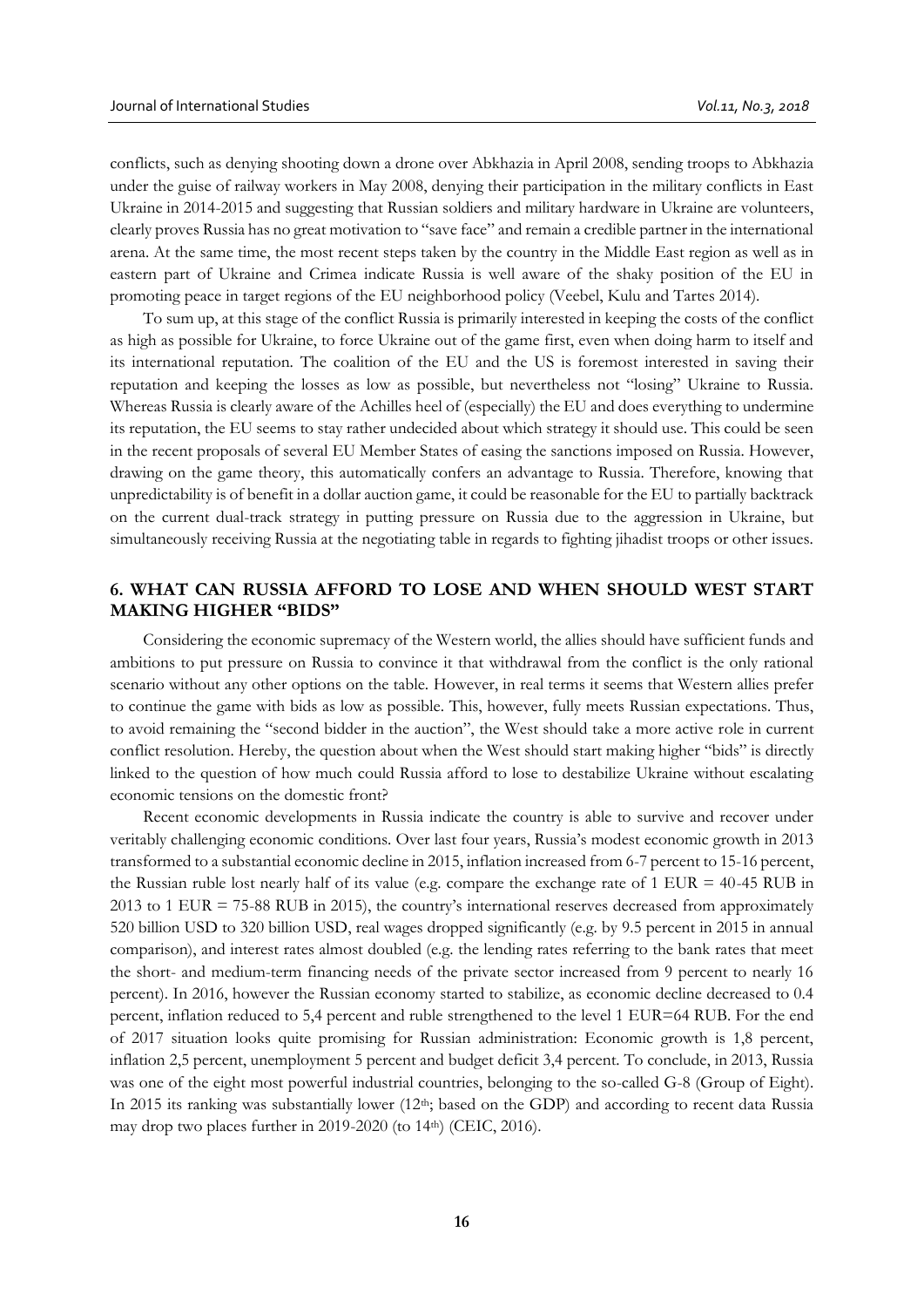Thus, one can clearly see the economic costs of the conflict for Russia, whereas the impact of Russian countersanctions has been rather modest to the EU and to the US (Veebel & Markus, 2015, p. 166). The situation becomes even more unbalanced when the economic supremacy of Western allies over Russia is taken into account. In an abstract manner, knowing that in economic terms the EU is ten times "bigger" than Russia, the EU could (in existential terms) "bid" 10 EUR whereas Russia could only "bid" 1 EUR. In other words, should both parties to the conflict "bid" 1 EUR, the relative value of it is much higher for Russia than for the EU. Thus, the EU has a comparatively larger advantage in terms of resources over Russia. On the other hand, the European weakness in this conflict is its fragmented political nature and the need for a consensus to make a bid.

Yet, despite current measures proving to be insufficient in forcing Russia to change its behavior, the "game" is far from finished. As the authors see it, a lot will depend on Russia's economic outlook in the coming years, particularly with the combination of domestic economic pressure and the overall macroeconomic imbalances, such as the dynamics of oil prices. In 2016, while the Ukrainian economy was already showing growth (+2 percent), the Russian economy was still in decline (-0.4 percent). The deteriorating economic outlook for Russia however did not backfire on Russia's political elite during parliamentary elections in September 2016. The Russian presidential elections held in conditions of economic growth showed strong support to Vladimir Putin and his political choices. As a result, Russia seems to have resumed the leading role in the conflict with the cost of irrational behaviour. Even when the victory of Donald Trump in US elections offered first some hope to Russian political elite, that Western consensus in terms of sanctions will be lost, the EU and US sanctions will remain in force and impact Russian economic development also in 2018 and 2019.

As referred to above, next to the economic outlook of Russia, the final outcome of the conflict depends to a large extent on the dynamics of oil prices. Since Russia receives about two-thirds of its revenues from taxes on oil and gas, the increase in oil prices could, in principle, alleviate the present economic pressure on Russia and limit room for maneuvers from the West. Best moment to make economic sanctions to have higher impact would be, during next global financial crisis, when investors start to withdraw their capital from less secure countries (like Russia), if to combine this capital outflow effect with sudden additional trade and payment restrictions to Russia, it may result with political surrendering and returning at least some of Ukrainian territories.

#### **7. CONCLUSION**

Four years of active international sanctions against Russia have brought no signs of visible progress, neither in terms of respecting Ukrainian territorial integrity or the agreements of Minsk and Sevastopol, nor in terms of Putin's regime leaving power. The EU-US negative conditionality (sanctions) against Russia seems to be losing its momentum. This meets Russian expectations to retain the occupied territories and wait for the softening of international reactions, especially after the victory of Donald Trump in US elections and the Brexit referenda in the UK. This relatively passive attitude of the EU and US in 2016-2017 may also be understood by the Russian side as a signal of the acceptance of the status quo as a long term outcome.

The time-factor is not working in favor of imposers of sanctions, if the economic shock in Russia has not started during 3 years it will not start also in next year, instead an adaption with "new normality" will appear and the impact of sanctions will decrease in future. Assuming that the oil price is expected to stay above 50 USD per barrel in 2018, which is the level for Russian budgetary balance, the EU and US should not miss this window of opportunity and should increase economic pressure on Russia immediately. There was a hope that presidential elections in Russia in 2018 could potentially leave the West some room for "overbidding" Russia in the short term, however these chances were not used and Putin did not only secure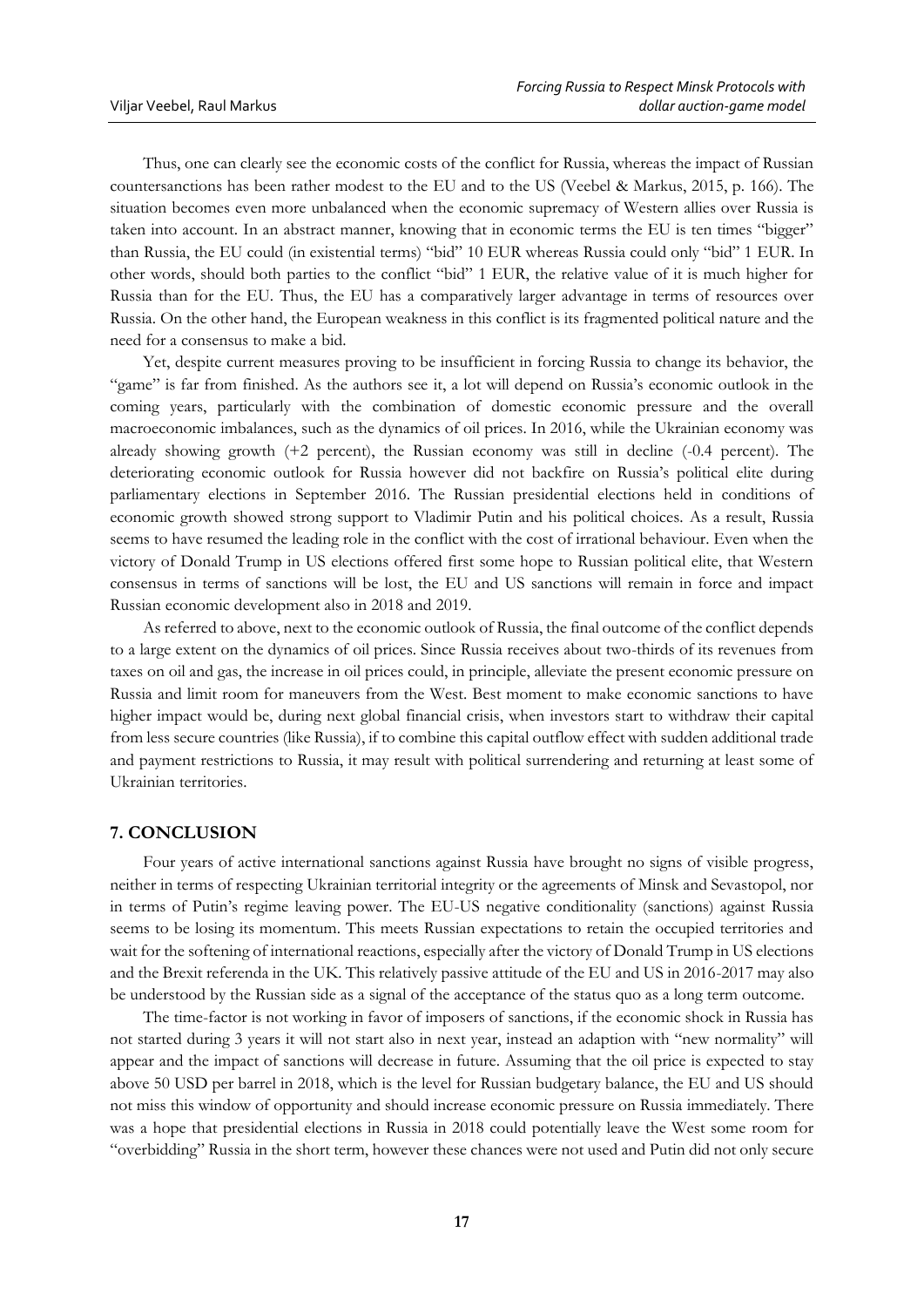his seat for the next period but also strengthened his political legitimacy. Against this background the current strategy of the West of waiting and hoping that low oil prices and restricted access to new technologies combined with a deteriorating economic outlook for Russia would lead to a systemic crisis and force Russia to withdraw from the regional conflict appears rather useless. It is certainly not in the interest of Ukraine to wait for many more years. Furthermore, it is difficult to imagine that it will be in the best interests of the West, in terms of global security and welfare, should Russia and Ukraine remain in open conflict over next 3-4 years, and especially if they end up in a systemic economic and social crisis. This does not seem reasonable, even if it turns out to be Russia who is eventually the first to withdraw from the conflict. Thus, an active approach to the Russian-Ukrainian conflict appears to be the only solution that would help Western countries win the second round of a strategic confrontation between East and West. Considering western supremacy in terms of economic resources, the ambition should be to convince Russia to choose early deterrence and withdrawal from the conflict, as no visible or rational scenarios for success should be left.

The most likely scenario today sees the current "status quo" as maintained - at least in the mid-term. There are some noticeable arguments in favor of this, the most prominent among them that Russia has already achieved its core aims (i.e. gained control over some strategically important districts in Eastern Ukraine and taken over Crimea) and is definitely not interested in returning these regions to Ukraine. At the same time, the EU, the US and their allies have constantly avoided exerting sufficient pressure on Russia, thereby lessening their credibility as aggressive "bidders" in the conflict. There is also an option that confrontation and bidding will end due to the lack of motivation and momentum, and both parties to the conflict accept the loss of their earlier bids. Even if this scenario materializes, what remains highly unlikely is the restoration of the territorial integrity of Ukraine. This is due to ethnical factors as the Russian-related population in the region is relatively big.

However, the prerequisite for imposing more advanced targeted sanctions is that the West (and within it the EU) acts unanimously. The EU and the US should show their willingness to raise their bids in terms of Ukraine and give no hope to Russia in terms of softening sanctions and lowering economic pressure. The advantage in terms of economic power should be transferred into initiative and pre-emptive approaches in relations with Russia. Losing initiative and giving breathing space to Russia may lead to a further escalation of the conflict and bring regional instability to Moldova.

Additional efforts are needed to develop Ukrainian ability to support bidding against Russia with their improving economic resources. There should likewise be a realistic basis for developing more extensive cooperation between the EU and Ukraine, and Ukraine should remain the ENP priority country with a clear perspective to future membership. Hereby the importance of financial support provided to these countries by the EU, the IMF and their partners should not be underestimated.

As the authors of the article see it, the "breaking points" for the Russian government to leave the game would be either the moment when the Russia's ruling elite has lost the public support or when the country is forced to give up the ambitions to restore the former Soviet Union and to lose its sphere of influence in the region. For the EU, the "bid becomes irrational" from the moment on when Ukraine has collapsed economically or returned to the area of Russian political influence. However, for the EU the undesired outcome would be also a situation where no consensus is preserved in the EU anymore and some of the EU member states officially express their disagreement as regards the sanctions against Russia. Thus, any measures and activities which pull Ukraine apart from the Russian sphere of influence or decrease the public support in Russia to the Russia's political elite should potentially increase the probability that Russia would "swerve out of the way". Any signs of the de-unification of the EU member states as regards the sanctions against Russia should be rather avoided. The conviction that any measure which helps to pull Ukraine away from the Russian sphere of influence supports the conflict resolution in Ukraine is based on the geopolitical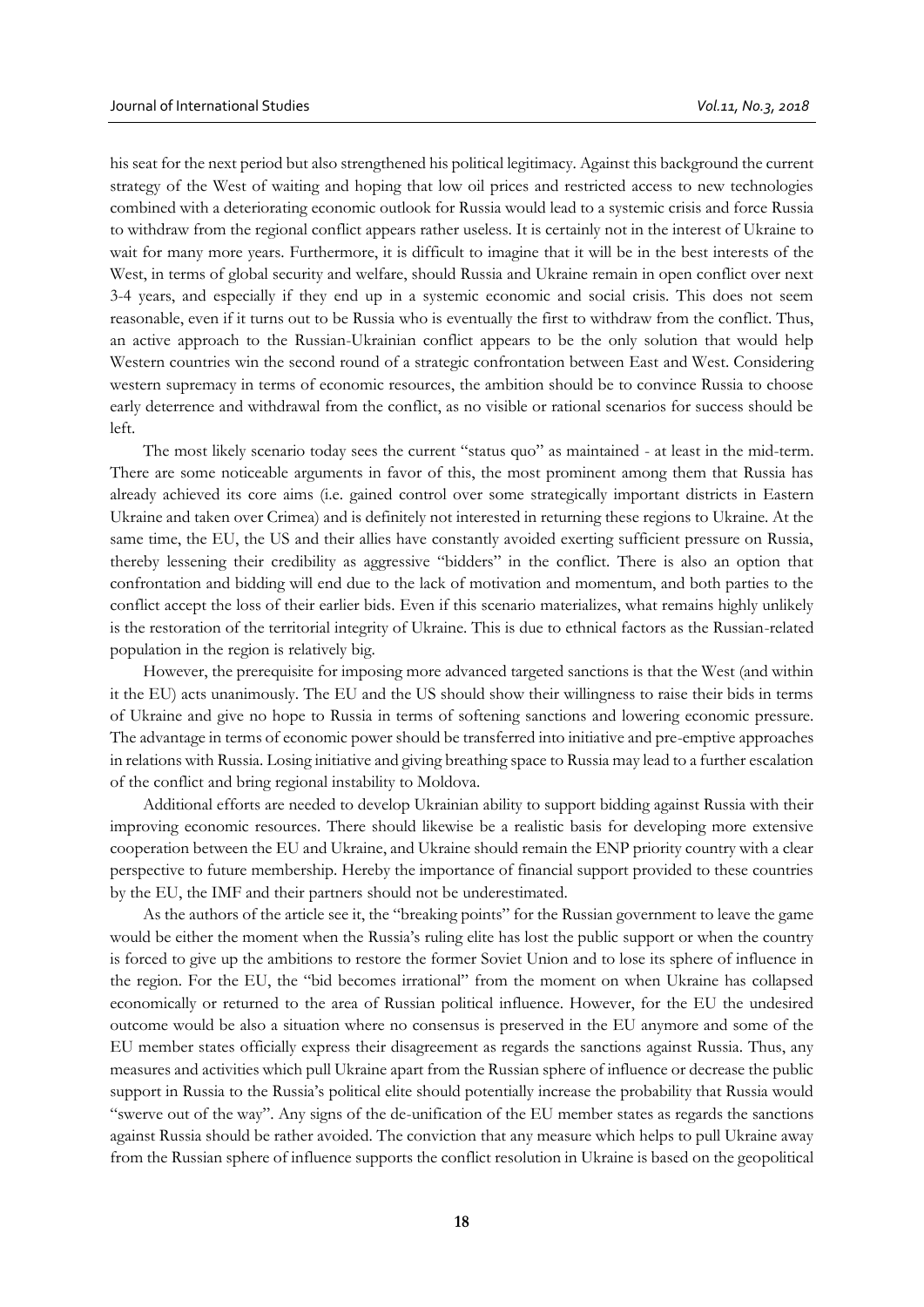argument. In the recent years Russia has made significant efforts to integrate Russia, Belarus, and Kazakhstan in the form of the Eurasian Economic Union. At the same time, some of the former Soviet Union republics such as Georgia and Ukraine have been gravitating away from the Russia's sphere of influence (Veebel 2017). Thus, it could be argued that on the one hand, the persistence or the escalation of the conflict in the eastern Ukraine decreases the chances for the EU-membership of Ukraine. On the other hand, Russian sanctions against the EU basically constitute another tool for jeopardizing the position of the EU in the eyes of the former Soviet Union countries like Ukraine, Belarus, Moldova and Georgia.

Based on previous analysis authors are suggest following developments for the EU. Firstly, despite the current Russian-Ukrainian conflict, the EU-accession perspective should be left open for Ukraine. The importance of the clear roadmap to the EU-accession has been also stressed by the Ukrainian political elite. However, in the most recent EU Eastern Partnership Summit in Tallinn in 2018, the leaders of the EU have stressed the "solidarity" with Ukraine, but remained relatively vague as regards the EU-membership perspective for Ukraine. Hereby, citing the President of the European Commission, Jean-Claude Junker, "They are not ready. We are not ready, but the process is under way". Contrary to Russia's expectations violent conflicts in Ukraine have tended to increase country's support for the European values. As the authors see it, the EU cannot afford any vague statements as regards Ukraine's EU-accession perspective in the current stage of the conflict, without the risk to lose support of the Ukrainians. Finally, Ukraine itself should decisively show initiative and ambition in improving the country's economic situation. This could serve as a guarantee that Ukraine and Western allies will "stay in the game" when overbidding Russia. Hereby, the role of economic stabilization measures should not and cannot be overestimated in order to minimize the potential negative influence of Russia in the region.

#### **REFERENCES**

- Bloomberg Markets. (2016). *USDRUB Spot T+1 (TOM) Exchange Rate, Time frame: 1 year (August 2015 August 2016)*. Retrieved from http://www.bloomberg.com/quote/USDRUB:CUR
- CEIC. (2016). Data: Russian Real GDP Growth. Retrieved from http://www.ceicdata.com/en/statistics/Russia/Real-GDP-Growth
- Council of the European Union. (2014a). *[Council Implementing Decision 2014/238/CFSP](http://eur-lex.europa.eu/legal-content/EN/TXT/PDF/?uri=CELEX:32014D0238&from=EN) (OJ L 126)*.
- Council of the European Union. (2014b). *[Council Decision 2014/265/CFSP](http://eur-lex.europa.eu/legal-content/EN/TXT/PDF/?uri=CELEX:32014D0265&from=EN) (OJ L 137)*.
- Council of the European Union. (2014c). *[Council Decision 2014/308/CFSP](http://eur-lex.europa.eu/legal-content/EN/TXT/PDF/?uri=CELEX:32014D0308&from=EN) (OJ L 160).*
- Council of the European Union. (2014d). *[Council Decision 2014/455/CFSP](http://eur-lex.europa.eu/legal-content/EN/TXT/PDF/?uri=CELEX:32014D0455&from=EN) (OJ L 205).*
- Council of the European Union. (2014e). *[Council Decision 2014/475/CFSP](http://eur-lex.europa.eu/legal-content/EN/TXT/PDF/?uri=CELEX:32014D0475&from=EN) (OJ L 214).*
- Council of the European Union. (2014f). *[Council Decision 2014/508/CFSP](http://eur-lex.europa.eu/legal-content/EN/TXT/PDF/?uri=CELEX:32014D0508&from=EN) (OJ L 226).*
- Council of the European Union. (2014g). *[Council Decision 2014/658/CFSP](http://eur-lex.europa.eu/legal-content/EN/TXT/?uri=OJ:JOL_2014_271_R_0008) [\(](http://eur-lex.europa.eu/legal-content/EN/TXT/?uri=OJ:JOL_2014_271_R_0008)OJ L 271/47).*
- Council of the European Union. (2014h). *[Council Decision 2014/801/CFSP \(OJ L 331\).](http://eur-lex.europa.eu/legal-content/EN/TXT/?uri=uriserv:OJ.L_.2014.331.01.0026.01.ENG)*
- Council of the European Union. (2014i). *[Council Decision 2014/855/CFSP \(OJ L 344\)](http://eur-lex.europa.eu/legal-content/EN/TXT/?uri=uriserv:OJ.L_.2014.344.01.0022.01.ENG)*
- Council of the European Union. (2015a). *Russia: EU extends economic sanctions by six months, 22 June 2015*. Retrieved from [http://www.consilium.europa.eu/en/press/press-releases/2015/06/22-russia-sanctions/.](http://www.consilium.europa.eu/en/press/press-releases/2015/06/22-russia-sanctions/)
- Council of the European Union. (2015b). EU sanctions against Russia over Ukraine crisis, 19 July 2015. Retrieved from [http://europa.eu/newsroom/highlights/special-coverage/eu\\_sanctions/index\\_en.htm#5.](http://europa.eu/newsroom/highlights/special-coverage/eu_sanctions/index_en.htm#5)
- Council of European Union. (2017). *EU prolongs sanctions over Ukraine´s territorial integrity until 15 September 2017*. Retrieved from http://www.consilium.europa.eu/en/press/press-releases/2017/03/13-eu-sanctions-ukraine-integrity/
- Correa, H. (2001). Game theory as an instrument for the analysis of international relations. *Ritsumeikan Annual Review of International Studies, 14*(2), 187-208.
- Kay, J. (2011). Kipling's game theory lessons for Greece. *The Financial Times*, 26 July 2011.
- O'Neill, B. (1986). International escalation and the dollar auction. *Journal of Conflict Resolution*, *30*(1), 33-50.
- President of Russia. (2015). Ukaz Prezidenta Rossiyskoy Federatsii ot 15.07.2015 g. № 368, Ob uprazdnenii Ministerstva Rossiyskoy Federatsii po delam Kryma i Gosudarstvennoy komissii po voprosam sotsial'no-